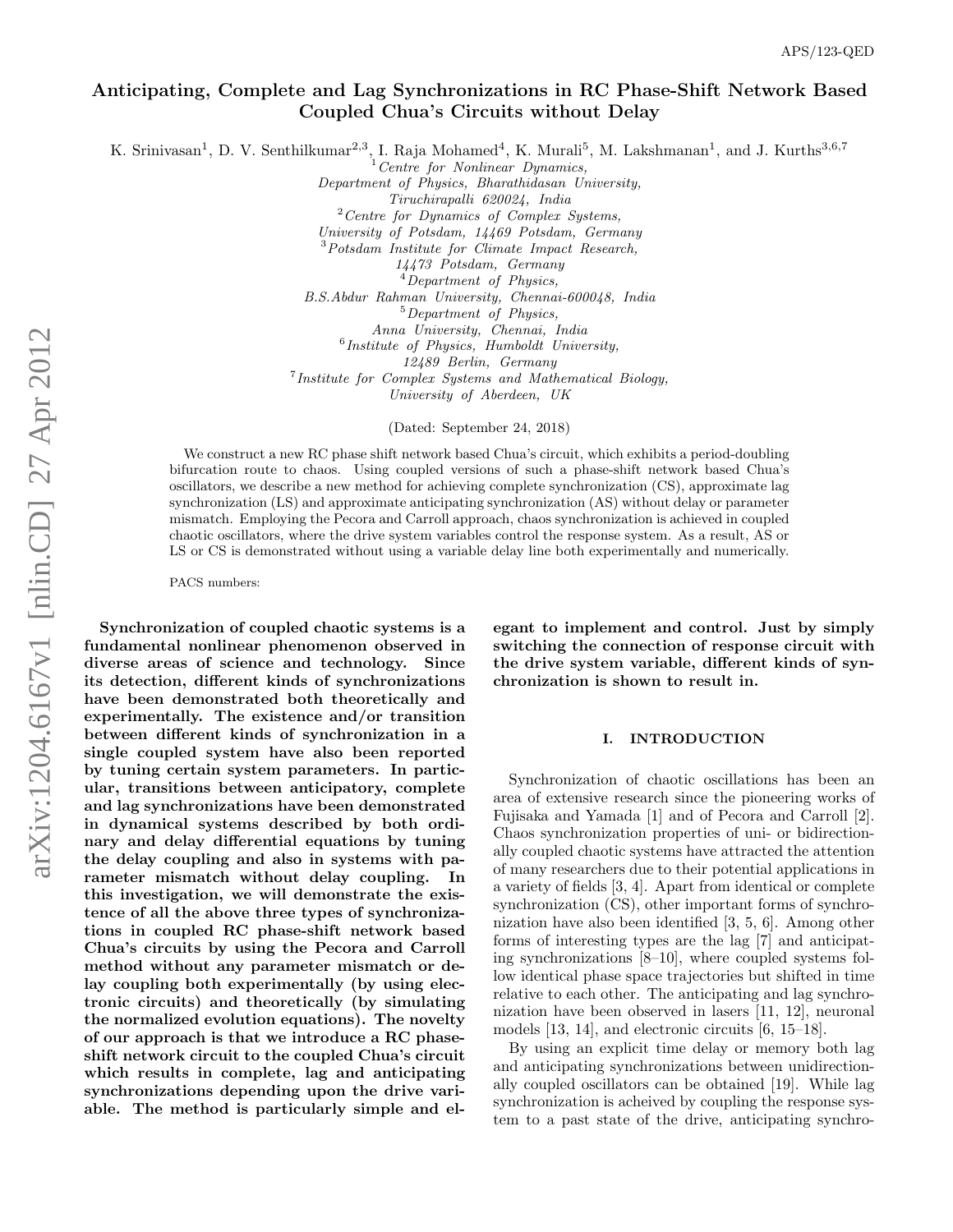nization can be obtained by a feedback control using the current state of the drive compared to the past state of the response [8, 9]. In both cases, an explicit time delay appears in the coupling. In particular, the transition between anticipatory, complete and lag synchronizations has been demonstrated in dynamical systems described by delay differential equations by tuning the delay coupling [6, 20]. Another way to achieve approximate lag synchronization in mutually coupled chaotic oscillator is by using parameter mismatch [7]. Notably, intermittent and continuous lag synchronizations have been observed as intermittent steps in a route from phase to complete synchronization by increasing the coupling strength [7, 18]. In general, both lag and anticipating synchronizations with some finite amplitude error in unidirectionally coupled chaotic oscillators can be achieved using specific intentional parameter mismatch between the drive and the response systems [21]. Also a new method for estimating the correlation and time shift between drive and response oscillators, using a new coupling scheme and linear filter theory, has been demonstrated in Ref. [16]. Hence, it is of interest to investigate other potential simple methods which can identify lag/anticipating synchronizations similar to the above procedures (that is time delay or parameter mismatch).

In this connection, Chua's circuit and its variants are well known chaotic circuits that exhibit a wide variety of nonlinear dynamics phenomena, such as bifurcations and chaos [4, 22–28]. Pecora and Carroll have proposed that a subsystem of a chaotic system can be synchronized with a separate chaotic system under certain conditions [2, 29]. This idea of synchronization has been successfully applied to a variety of nonlinear systems including phase-locked loops, hysteresis circuits etc. [2, 29–31]. In this paper, we have constructed a well-known simple RC phase shift network [32] based Chua's circuit, which exhibits a period-doubling bifurcation route to chaotic attractor. Then, we present a new method for achieving complete, lag and anticipating synchronizations in unidirectionally coupled chaotic Chua's oscillators. In this method, by switching the parameter in the drive system, the response system is shown to exhibit CS or LS or AS, where neither a time delay nor a parameter mismatch is necessary. In short, the mechanism proposed in this paper is a very simple and elegant way of achieving different types of synchronizations in unidirectionally coupled chaotic oscillators. This method can also be extended to various applications including signal processing, temporal pattern recognition, secure communication and cryptography. We demonstrate complete, lag and anticipating synchronizations in the designed circuit both numerically and experimentally.

The organization of this paper is as follows. In Sec. 2, the circuit realization of the RC phase shift network based Chua's circuit is presented, while in Sec. 3, the dynamics of the modified Chua's circuit is given. In Sec. 4, we discuss the three types of synchronizations (complete, lag and anticipating) exhibited by a single set of



FIG. 1: Circuit realization of phase shift network based Chua's circuit. Here, N is Chua's diode. The parameter values of the other elements are fixed as  $L = 18.0 \, mH, C_1 =$  $C_2 = C_3 = 4.7 \; nF, \; C_L = 100.0 \; nF \; \text{and} \; R_1 = R_2 = R_3 =$ 610 Ω.

unidirectionally coupled Chua's circuits of the above type through appropriate switching. The paper concludes with a summary in Sec. 5.

### II. CIRCUIT REALIZATION

### A. Circuit Design

The standard Chua's circuit [4, 26] contains an LC oscillator connected to a nonlinear element, namely a Chua's diode through an RC circuit. The possibility of constructing an n-dimensional Chua's circuit using either an LC or an RC ladder network is indicated in Ref. [33]. In this paper we design and implement a phase shift network of modified Chua's circuit by introducing three RC circuits in it as in Fig. 1. Each RC circuit introduces a finite phase shift with an attenuation of the signal. The main objective to design such a circuit is to study different types of chaotic synchronizations in a simple and elegant way without the introduction of an explicit time delay or parameter mismatch. Two or more circuits of this kind can be coupled to form a network and this coupling is made by connecting any one of the three RC circuits of the drive system to the response system. We find that depending upon the choice of the RC circuit used for coupling, the system exhibits different kinds of synchronization and this is the prime reason for introducing the RC circuits for phase shift.

### B. Circuit Equations

The RC phase shift network based Chua's circuit is shown in Fig. 1. It contains four capacitors  $C_1, C_2, C_3$ and  $C_L$ , an inductor L, three linear resistors  $R_1, R_2$  and  $R_3$  and only one nonlinear element, namely Chua's diode  $(N).$ 

By applying Kirchhoff's laws to this circuit [4], the governing equations for the voltage  $v_1$  across the capacitor  $C_1$ , voltage  $v_2$  across the capacitor  $C_2$ , voltage  $v_3$  across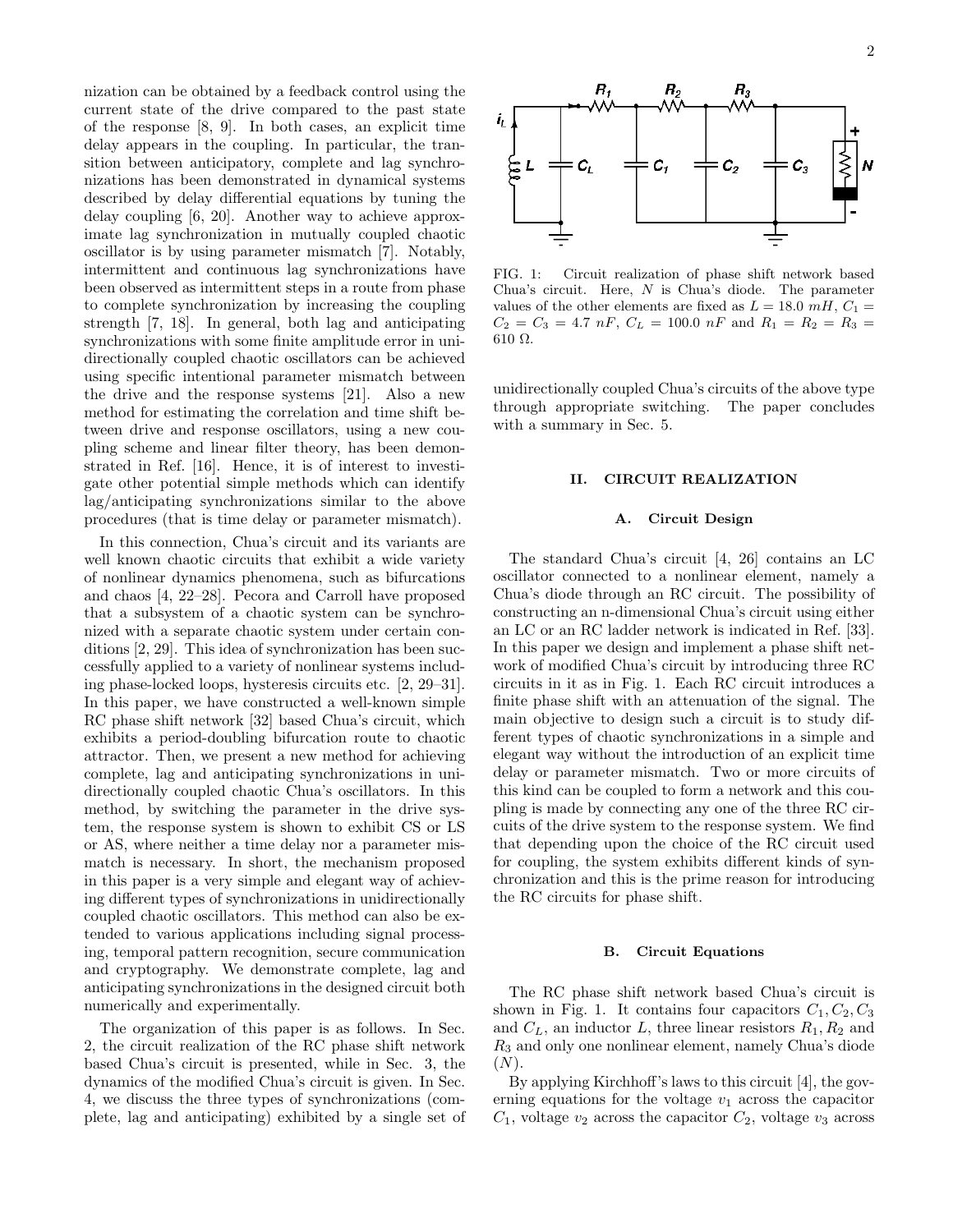the capacitor  $C_3$ , voltage  $v_{LC}$  across the capacitor  $C_L$ and the current  $i_L$  through the inductor L are given by the following set of five coupled first-order autonomous nonlinear (piecewise) differential equations

$$
C_1 \frac{dv_1}{dt} = \frac{1}{R_1}(v_{LC} - v_1) + \frac{1}{R_2}(v_2 - v_1), \quad \text{(1a)}
$$

$$
C_2 \frac{dv_2}{dt} = \frac{1}{R_2}(v_1 - v_2) + \frac{1}{R_3}(v_3 - v_2), \quad \text{(1b)}
$$

$$
C_3 \frac{dv_3}{dt} = \frac{1}{R_3}(v_2 - v_3) - i_N,
$$
 (1c)

$$
C_L \frac{dv_{CL}}{dt} = \frac{1}{R_1}(v_1 - v_{LC}) + i_L,
$$
 (1d)

$$
L\frac{di_L}{dt} = -v_{LC}.\tag{1e}
$$

The term  $i_N = f(v_3)$  represents the  $v - i$  characteristics of Chua's diode and is given by

$$
f(v_3) = G_b v_3 + 0.5(G_a - G_b)[|v_3 + B_p| - |v_3 - B_p|]2)
$$

where  $G_a$  and  $G_b$  are the inner and outer slopes of the characteristic curve respectively. Here  $\pm B_p$  denotes the break point of the characteristic curve. The experimental parameters of the circuit elements are fixed at  $L = 18.0$  mH,  $C_1 = C_2 = C_3 = 4.7$  nF,  $C_L = 100.0$  nF,  $R_1 = R_2 = R_3 = 610 \Omega, G_a = -0.76 \, mS, G_b =$ −0.41  $mS$  and  $\pm B_p = \pm 1.0$   $V.$ 

Eq. (1) can be converted into a normalized form, convenient for numerical analysis by using the following rescaled variables and parameters,  $v_1 = xB_p$ ,  $v_2 = yB_p$ ,  $v_3 = zB_p, v_{LC} = \omega B_p, i_L = (B_p G)h, t = C_L t'/G,$  $G = 1/R_3$ . Note that here t' is in dimensionless unit. The set of normalized equations so obtained are

$$
\dot{x} = \beta_1(\omega - x) + \beta_2(y - x), \quad \left( = \frac{d}{dt'} \right) \quad \text{(3a)}
$$

$$
\dot{y} = \beta_3(x - y) + \beta_4(z - y), \tag{3b}
$$

$$
\dot{z} = \alpha[(y-z) - g(z)], \tag{3c}
$$

$$
\dot{\omega} = \gamma(x - \omega) + h,\tag{3d}
$$

$$
\dot{h} = -\beta_0 \omega,\tag{3e}
$$

where  $\alpha$  =  $(C_L/C_3R_3G)$ ,  $\gamma$  =  $1/(GR_1)$ ,  $\beta_0$  =  $C_L/(LG^2), \ \ \beta_1 \ \ \stackrel{.}{=} \ \ \stackrel{.}{C_L}/(\stackrel{.}{C_1GR_1}), \ \ \beta_2 \ \ \stackrel{.}{=} \ \ \stackrel{.}{C_L}/(\stackrel{.}{C_1GR_2}),$  $\beta_3 = C_L/(C_2GR_2)$  and  $\beta_4 = C_L/(C_2GR_3)$ . The term  $g(z)$  is obviously represented in the rescaled form as

$$
g(z) = bz + 0.5(a - b)[|z + 1| - |z - 1|].
$$
 (4)

Here,  $a = G_a/G$  and  $b = G_b/G$ . The dynamics of Eq. (3) now depends on the rescaled parameters  $\alpha$ ,  $\gamma$ ,  $\beta_0$ ,  $\beta_1$ ,  $\beta_2$ ,  $\beta_3$ ,  $\beta_4$ , a and b. The parameter values are fixed as  $\alpha = \beta_1 = \beta_2 = \beta_3 = \beta_4 = 21.2765, \gamma = 1, a = -0.462$ and  $b = -0.25$ , while varying  $\beta_0$ .



FIG. 2: Phase portraits of Eq. (3). (a)  $\beta_0 = 3.383$  (Period-T), (b)  $\beta_0 = 3.2356$  (Period-2T), (c)  $\beta_0 = 3.194$  (Period-4T), (d)  $\beta_0 = 3.05$  (One-band chaos) and (e)  $\beta_0 = 2.953$  (Doubleband chaos).

# III. DYNAMICS OF RC PHASE SHIFT NETWORK BASED CHUA'S CIRCUIT

In this section, we first present the results of our numerical study of system (3) so as to make the underlying dynamics clear and then present the corresponding experimental results of the associated circuit (Fig. 1) described by (1). We fix all the parameter values as mentioned in the previous section. From the nature of the numerical results obtained by solving Eq. (3), using the standard fourth order Runge-Kutta algorithm, we infer the following picture. We use the system parameter  $\beta_0$  as the control parameter. When  $\beta_0$  is varied from 3.381 downwards, the system exhibits the familiar period-doubling bifurcation route to chaos, followed by periodic windows, etc. In addition, a few other interesting dynamical phenomena are also identified by a careful study through  $\beta_0$  scanning. This is illustrated in Figs. 2 in the  $(z-\omega)$  phase plane. Experimentally, the phase trajectory is obtained by measuring the voltage levels  $v_3$  and  $v_{LC}$  in the circuit of Fig. 1 and connected to the X and Y channels of an oscilloscope. The phase trajectory so obtained is shown in Figs. 3. Similar to numerical studies, experiments reveal a transition from periodic attractor to chaotic attractor through universal period doubling route.

The above details can be easily inferred from the one parameter bifurcation diagram in the  $(\beta_0 - x)$  plane and the corresponding three maximal Lyapunov exponents in the  $(\beta_0 - \lambda_m)$ ,  $m = 1, 2, 3$ , plane associated with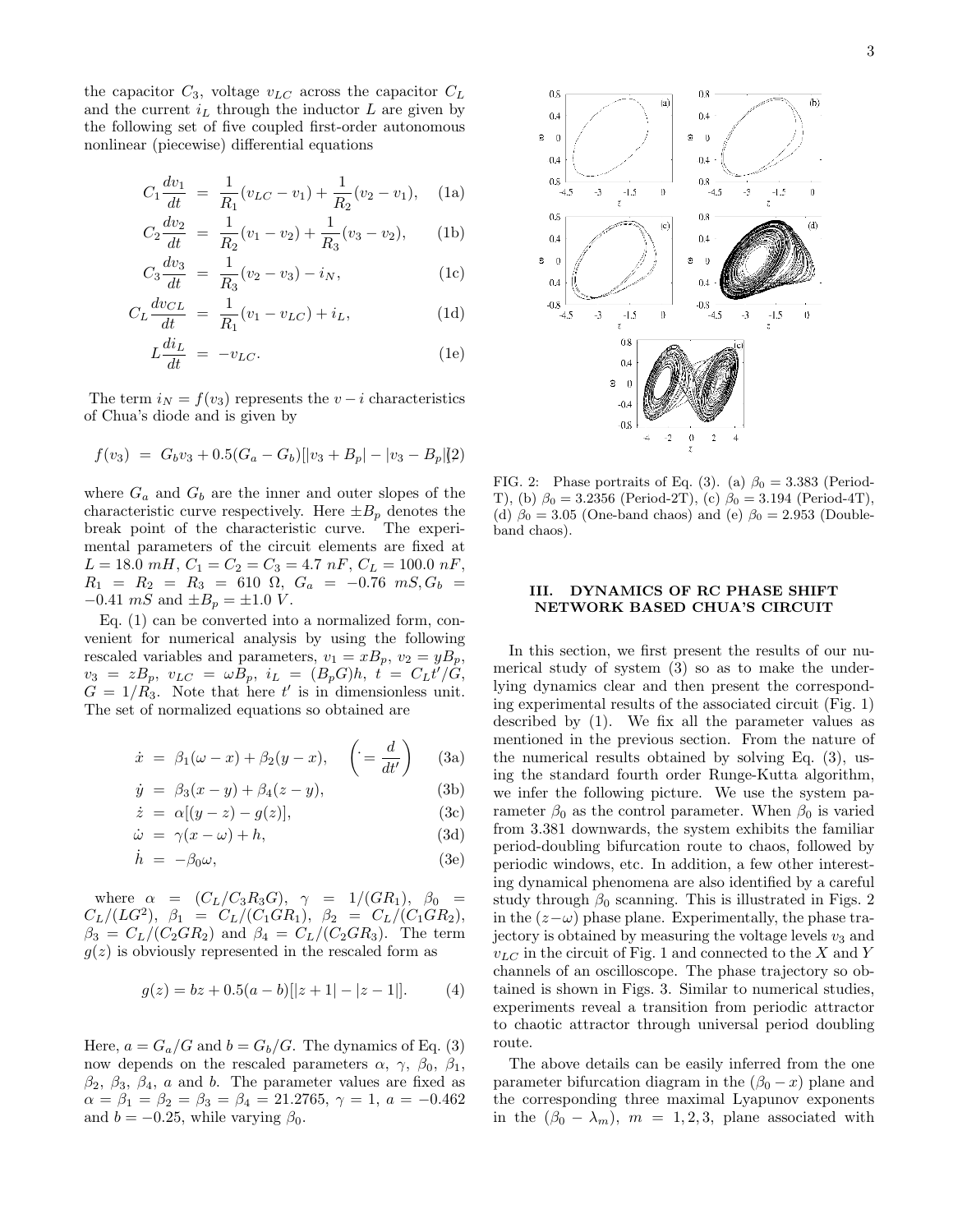

FIG. 3: The corresponding experimental results of Figs. 2. Vertical scale  $2v/div$ , horizontal scale  $0.5v/div$ .

Eq. (3) which are given in Figs. 4. In particular, the standard period-doubling bifurcation sequence to chaos and windows have been observed for a range of parameter values,  $3.0 < \beta_0 < 3.5$ . For example, it is clear that for  $\beta_0 > 3.3$  there is a limit cycle attractor of period-T. At  $\beta_0 = 3.26$ , a period doubling bifurcation occurs and a period-2T limit cycle develops and is stable in the range  $3.26 > \beta_0 > 3.2$ . When  $\beta_0$  is decreased further the period- $2T$  limit cycle bifurcates to a period- $4T$  $(3.19 > \beta_0 > 3.18)$  attractor. Further period doubling occurs when  $\beta_0 < 3.18$  giving rise to 8T and 16T period limit cycle, respectively. The chaotic attractor (single band) is first observed at  $\beta_0 = 3.175$ . Further decrease in the parameter  $(\beta_0)$  of the system causes it to admit double band chaotic nature. For  $3.0 > \beta_0 > 2.5$ , the dynamics is even more complicated and intricate. This interval of  $\beta_0$  is not fully occupied by chaotic orbits alone. Many fascinating changes in the dynamics like reverse perioddoubling bifurcations, periodic orbits (windows), perioddoubling of windows, intermittency and antimonotonicity take place at different critical values of  $\beta_0$  in this range.

At  $\beta = 2.067$ , the system (3) exhibits double band chaotic attractor which is shown in Fig. 5(I) for different projections of phase space and the corresponding experimental analysis is shown in Fig. 5(II). For the same  $\beta$ value, the time series plot is presented in Fig. 6. The phase shift in x, y and z can be clearly seen in Fig. 6 due to the three RC phase shift circuits shown in Fig. 1.



FIG. 4: One parameter bifurcation diagram  $(\beta_0 - x)$  for the parameter values  $\alpha = \beta_1 = \beta_2 = \beta_3 = \beta_4 = 21.2765, \gamma = 1,$  $a = -0.462$  and  $b = -0.25$ .



FIG. 5: (I) Double band chaotic attractors of the system (3): (a)  $(x - \omega)$  plane, (b)  $(y - \omega)$  plane and (c)  $(z - \omega)$  plane. (II) Phase portraits (experimental) of chaotic attractor from the circuit (Fig. 1), (a)  $(v_1 - v_{LC})$ ; vertical scale  $1v/div$ , horizontal scale  $0.5v/div$ , (b)  $(v_2 - v_{LC})$ ; vertical scale  $1v/div$ . horizontal scale  $0.5v/div$ . and (c)  $(v_3 - v_{LC})$ ; vertical scale  $2v/div$ , horizontal scale  $0.5v/div$ .

# IV. COUPLED RC PHASE SHIFT NETWORK BASED CHUA'S CIRCUITS: LAG AND ANTICIPATING SYNCHRONIZATIONS

Next, we study the dynamics of coupled phase-shift network based Chua's circuits which is shown in Fig. 7.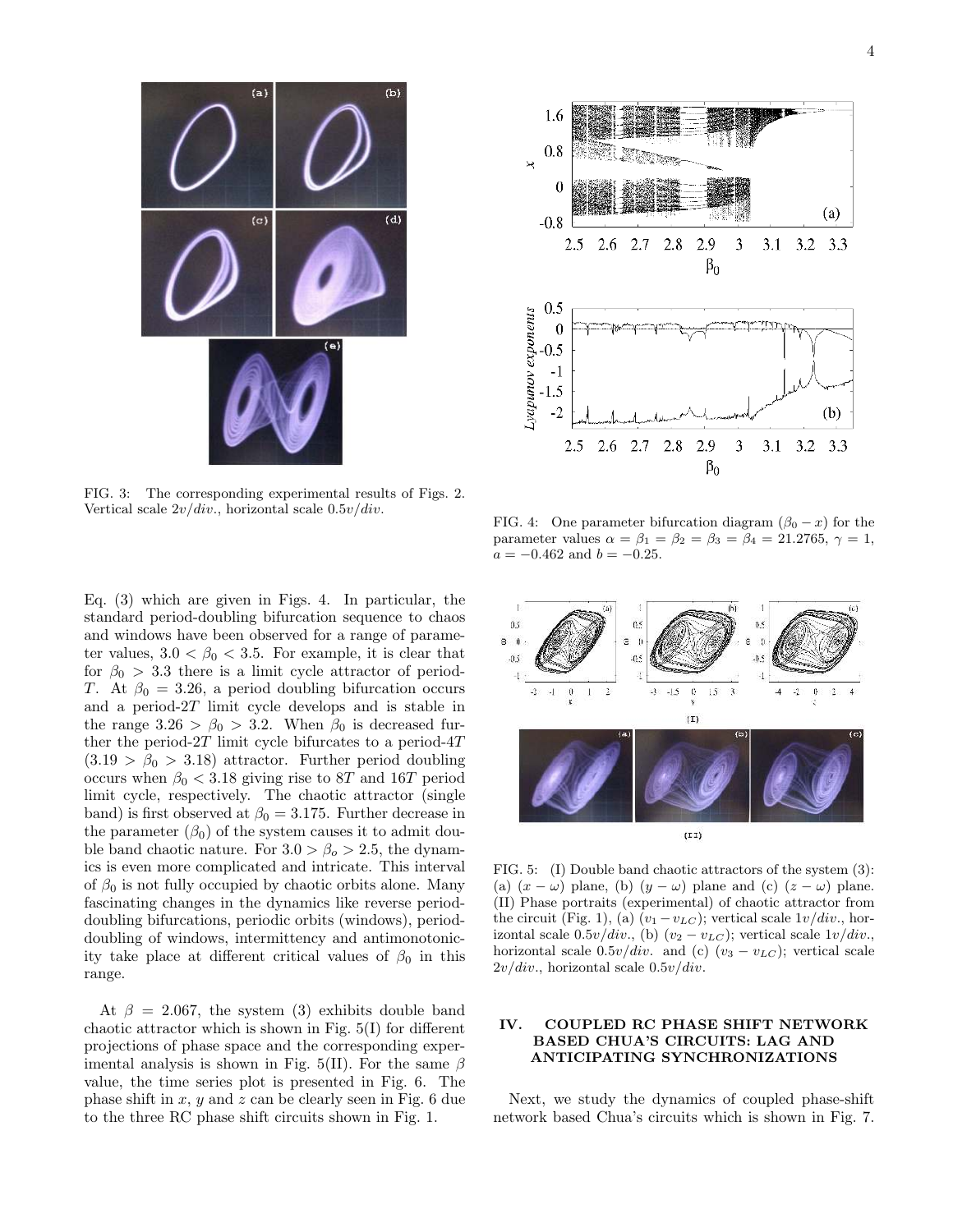

FIG. 6: Time-series plot for double band chaotic attractor of system (3). Note the phase shift between the three dynamical variables  $x, y$  and  $z$ .



FIG. 7: Circuit realization of coupled RC phase shift network based Chua's circuit.

The network is made by connecting the drive circuit to the response circuit through a buffer and a gain amplifier. Here, the single phase-shift network based Chua's circuit acts as the drive circuit and the governing circuit equation for the drive part is nothing but Eq. (1). Depending upon the value of the feedback resistance of the standard inverting amplifier, the gain can be fixed. Using the Pecora and Carroll approach of building an identical copy of the response subsystem, we demonstrate three types of chaos synchronization, namely complete, lag and anticipating synchronizations in the proposed Chua's circuit both experimentally and numerically without the introduction of any time-delay or parameter mismatch. When the voltage across  $C_2$  is used to drive the subsystem, complete synchronization is observed. On the other hand when voltage across  $C_1$  and  $C_3$  are used, lag and anticipating synchronizations are observed. By simply connecting (switching) the response system to the drive system through either of the three terminals 1, 2 and 3 (shown in Fig. 7) we observed three types of synchronizations. The reason for introducing the different coupling of state variables  $v_1, v_2$  and  $v_3$  is to observe all the three types of synchronization, namely lag, identical and anticipating synchronizations, in a simple manner. This is achieved by exploiting the finite phase-shift that is being introduced by the individual RC network element.

### A. Dynamical systems

The governing circuit equations are given below. (a) Drive system : Same as Eq. (1), including the circuit parameter values.

(b) Response system :

$$
C_1' \frac{dv_1'}{dt} = \frac{1}{R_1'} (v_{LC}' - v_1') + \frac{1}{R_2'} (\epsilon \times v_2 - v_1'),
$$
 (5a)

$$
C_L' \frac{dv'_{CL}}{dt} = \frac{1}{R_1'} (v_1' - v_{LC}') + i_L',
$$
 (5b)

$$
L'\frac{di'_L}{dt} = -v'_{LC}.\tag{5c}
$$

The term  $i_N = f(v_3)$  represents as before the  $v - i$ characteristics of the Chua's diode. The parameters of the circuit elements are fixed at  $L' = 18.0$  mH,  $C_1' =$ 4.7 nF,  $C'_{L} = 100.0 \text{ nF}, R'_{1} = 610 \Omega \text{ and } R'_{2} = 610 \Omega.$ Here  $\epsilon$  is the gain term. Eqs. (5) are now rescaled as follows: with  $v'_1 = x' B_p$ ,  $v'_{LC} = \omega' B_p$ ,  $i'_L = (B_p G) h'$ ,  $t = C_L t'/G$ . Then the rescaled version of the equation is given as follows

(a) Drive system :

Same as Eq. (3), including the parameter values.

(b) Response system :

$$
\dot{x}' = \beta_1'(\omega' - x') + \beta_2'(\epsilon' \times y - x'), \quad (6a)
$$

$$
\dot{\omega'} = \gamma'(x' - \omega') + h', \tag{6b}
$$

$$
\dot{h}' = -\beta_0' \omega',\tag{6c}
$$

where  $\beta'_0 = C'_1$  $\binom{n}{L} (L'G^2), \ \beta'_1 = C'_1$  $L'/(C'_{1}GR'_{1}), \ \beta'_{2}$  =  $C'_l$  $L'_{L}/(C'_{1}GR'_{2}), \gamma' = 1/(GR'_{1})$  and  $\epsilon' = \epsilon$ . The parameter values become (due to the above choice of the circuit parameters)  $\beta'_1 = \beta'_2 = 21.2765$ ,  $\gamma' = 1.0$  and  $\beta'_0 = 2.0672$ .

#### B. Chaos synchronization

The unidirectionally coupled RC phase shift network based Chua's circuit (Fig. 7) shows that the response subsystem contains an identical oscillator as that of the drive system. Here, the drive system controls the response, through the drive component in Eq. (5a) and Eq. (6a). Connecting the response system to the terminal 2 (see Fig. 7) of the drive system, we observed complete synchronization. With  $\epsilon = 1.0$  and the y-drive component coupled through one way coupling with the response subsystem, the coupled oscillators exhibit identical synchronization. Time series of the drive and response variables (ω & ω ′ ) are shown in Fig. 8(a) and the corresponding experimental plot is shown in Fig.  $9(a)$ . In Fig. 9 the horizontal axis is calibrated as 200  $\mu s/div$ . and the vertical axis is 0.5  $v/div$ . From these figures, it is clearly seen that both the phase and amplitude of the drive and response systems are coinciding, proving that the coupled system of Fig. 7 exhibits complete synchronization.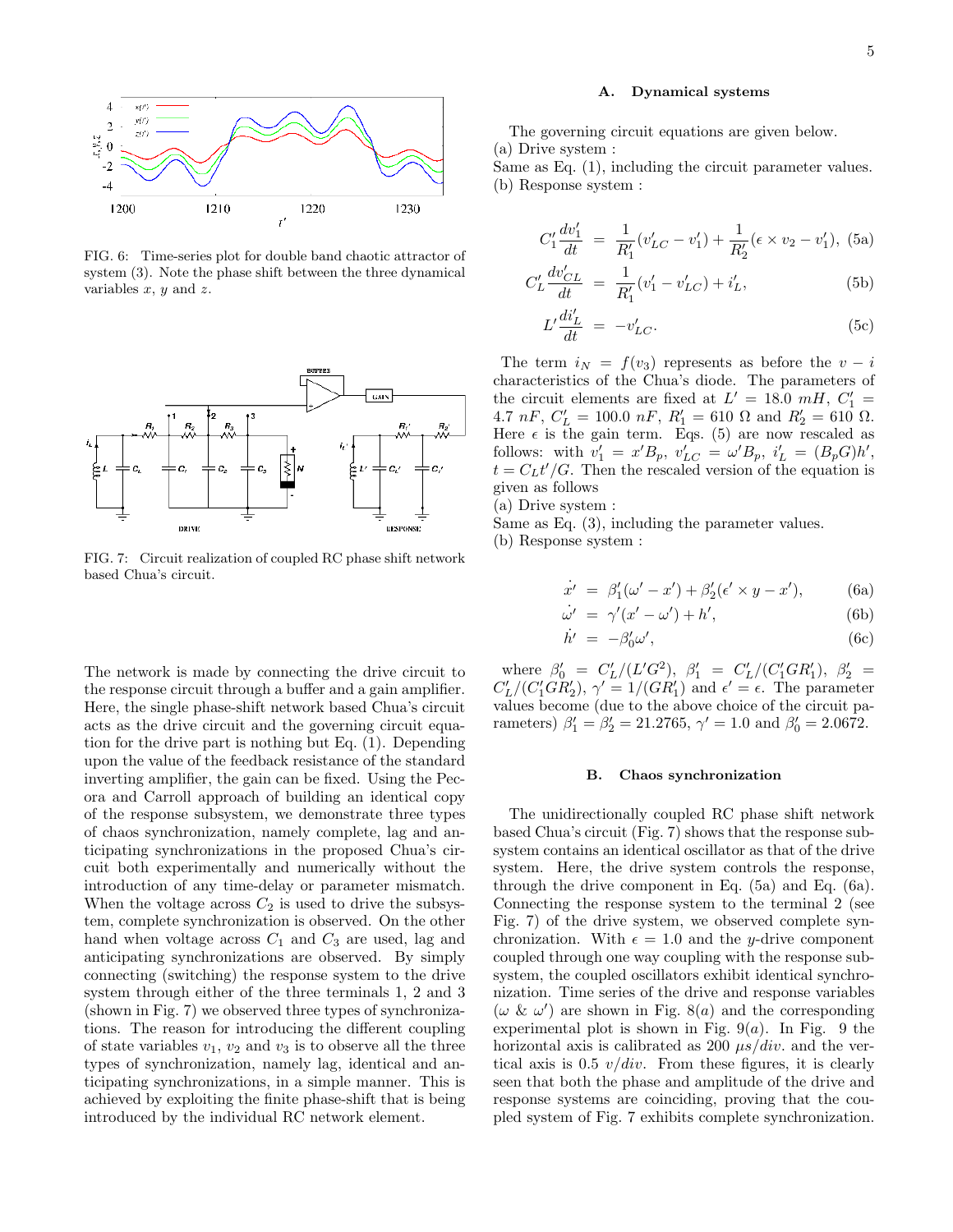

FIG. 8: Numerically observed drive (red,  $\omega$ ) and response (black,  $\omega'$ ) wave forms showing: (a) identical synchronization, (b) approximate anticipating synchronization, (c) approximate lag synchronization in coupled chaotic oscillators and (c') enlarged version of Fig. 8(c).

The same is observed in the phase space plots, shown in Fig.  $10(a)$ .

Now, connecting the response system to the terminal 1 (see Fig. 7) of the drive system variable  $v_1$  is coupled with the response subsystem and correspondingly Eq. (5a) and Eq. (6a) get modified respectively as

$$
C_1' \frac{dv_1'}{dt} = \frac{1}{R_1'} (v_{LC}' - v_1') + \frac{1}{R_2'} (\epsilon \times v_1 - v_1') \tag{7}
$$

and

$$
\dot{x}' = \beta_1'(\omega' - x') + \beta_2'(\epsilon' \times x - x'). \tag{8}
$$



FIG. 9: Experimentally observed drive (yellow,  $v_{LC}$ ) and response (green,  $v'_{LC}$ ) wave forms showing: (a) identical synchronization, (b) approximate anticipating synchronization, (c) approximate lag synchronization in coupled chaotic oscillators and (c') enlarged version of Fig. 9(c). Vertical scale  $0.5v/div$ : horizontal scale  $200\mu s/div$ .



FIG. 10: (i) Numerically observed drive  $(\omega)$  and response (ω ′ ) phase plane in (ω − ω ′ ): (a) identical synchronization, (b) approximate anticipating synchronization and (c) approximate lag synchronization in coupled chaotic oscillators. (ii) Experimentally observed  $(v_{LC})$  and response  $(v'_{LC})$  phase plane in  $(v_{LC} \cdot v'_{LC})$ . Vertical scale  $1v/div$ , horizontal scale  $1v/div.$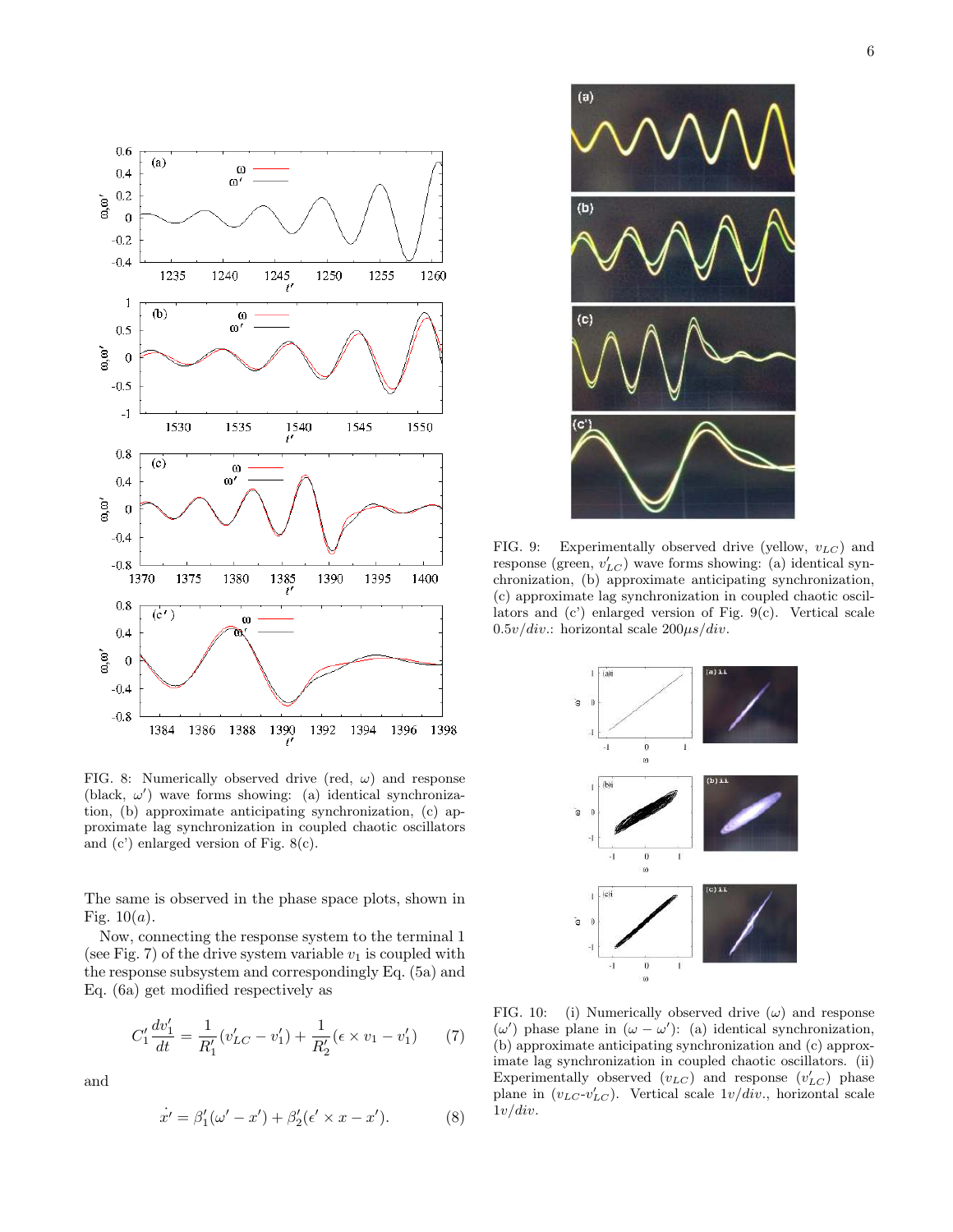For  $\epsilon = 1.66$  and x-drive component coupled through one way coupling with the response subsystem, the coupled oscillators exhibit anticipatory synchronization. Figures 8(b) and 9(b) depict the time series plot of  $\omega$  and  $\omega'$ numerically and experimentally. From these figures we can observe that  $\omega'$  anticipates  $\omega$ . In other words, the response system anticipates the drive system, thereby we can infer the anticipatory synchronization of the system shown in Fig. 7. Anticipating synchronization can also be inferred from the phase space plot shown in Fig.  $10(b)$ . The degree of synchronization with the corresponding time shift  $\tau$  can be quantified using the similarity function [7] defined as

$$
S^{2}(\tau) = \frac{\langle [\omega'(t'-\tau) - \omega(t')]^{2} \rangle}{[\langle \omega^{2}(t') \rangle \langle \omega'^{2}(t') \rangle]^{1/2}},
$$
\n(9)

where  $\langle \omega \rangle$  means the time average over the variable  $\omega$ . If the signals  $\omega(t')$  and  $\omega'(t')$  are independent, the difference between them is of the same order as the signals themselves. If  $\omega(t') = \omega'(t')$ , as in the case of complete synchronization, the similarity function reaches a minimum  $S^2(\tau) = 0$  for  $\tau = 0$ . But for the case of a nonzero value of time shift  $\tau$ , if  $S^2(\tau) = 0$ , then there exists a time shift  $\tau$  between the two signals  $\omega(t')$  and  $\omega'(t')$  such that  $\omega'(t'-\tau) = \omega(t')$ , demonstrating anticipating synchronization. Figure 11 shows the similarity function  $S^2(\tau)$  as a function of the coupling delay  $\tau$  for the three different values of  $\epsilon$ . One may note that the minimum of  $S^2(\tau) \approx 0.024$  occurs at  $\tau \approx 0.25$ for  $\epsilon = 1.66$ . This indicates that there exists a time shift, corresponding to an anticipating time  $\tau \approx 0.25$ time units, between the two signals in Fig. 8(b) such that  $\omega'(t'-\tau) \approx \omega(t')$  demonstrating approximate anticipactory synchronization. Translated into experimental units (see Sec. III) this time shift works out to be approximately 15.25 $\mu$ s. The nearness of  $S^2(\tau)$  to the value zero quantifies the degree of synchronization and hence  $S^2(\tau) \approx 0.024$  attributes to the approximate anticipatory synchronization as observed in Figs. 8(b) and 9(b). It is also to be noted that for slightly higher and lower values of  $\epsilon$ , the minimum of  $S^2(\tau)$  occurs at the same  $\tau$  but with further reduced degree of synchronization, indicated by their respective minima of  $S^2(\tau)$ , than that for  $\epsilon = 1.66$ .

Next, connecting the response subsystem to the terminal 3 (see Fig. 7) of the drive system variable  $v_3$  is coupled and correspondingly Eq. (5a) and Eq. (6a) get modified as

$$
C_1' \frac{dv_1'}{dt} = \frac{1}{R_1'} (v_{LC}' - v_1') + \frac{1}{R_2'} (\epsilon \times v_3 - v_1') \tag{10}
$$

$$
\dot{x'} = \beta_1'(\omega' - x') + \beta_2'(\epsilon' \times z - x'). \tag{11}
$$

For  $\epsilon = 0.7$  and the z-drive component coupled through one way coupling to the response subsystem, the coupled oscillators exhibit lag synchronization. Numerical and experimental plots of time series of  $\omega$  and  $\omega'$  or  $v_{LC}$  and



FIG. 11: Similarity function  $S^2(\tau)$  corresponding to Fig. 8(b) confirming anticipatory synchronization for different values of  $\epsilon$  (red,  $\epsilon = 1.66$ ; black,  $\epsilon = 1.58$ ; cyan,  $\epsilon = 1.72$ ).



FIG. 12: Similarity function  $S^2(\tau)$  corresponding to Fig. 8(c) confirming lag synchronization for different values of  $\epsilon$  (red,  $\epsilon = 0.7$ ; black,  $\epsilon = 0.72$ ; cyan,  $\epsilon = 0.68$ ).

 $v'_{LC}$  are shown in Figs. 8(c) and 9(c). In this case, the response system variable  $\omega'$  lags the drive system variable  $\omega$ . In other words the circuit (Fig. 7) exhibits lag synchronization. The phase space plots for lag synchronizations is shown in Fig.  $10(c)$ . Further, in the present case also we can use the same similarity function  $S^2(\tau)$ to characterize lag synchronization with a positive time shift  $\tau$  instead of the negative time shift  $\tau$  in Eq. (9). Figure 12 shows the similarity function  $S^2(\tau)$  vs  $\tau$  for three different values of  $\epsilon$ . The minimum of similarity function becomes  $S^2(\tau) \approx 0.004$  at  $\tau \approx 0.078$  indicating that there is a time shift (Fig. 12) between the drive and response signals  $\omega(t')$  and  $\omega'(t')$ , such that  $\omega'(t'+\tau) \approx \omega(t')$ , confirming the occurrence of lag synchronization. The minimum of  $S^2(\tau) \approx 0.004$  corresponds to the approximate lag synchronization with lag time  $\tau \approx 0.078$  between  $\omega(t')$  and  $\omega'(t')$  in Fig. 8(c), which corresponds to an experimental lag time  $4.76\mu s$ , approximately.

## V. SUMMARY AND CONCLUSION

In this paper, we have constructed a three RC phase shift network based Chua's circuit, which exhibits a period-doubling bifurcation route to chaos. Further, we have confirmed the generation of chaos by calculating the Lyapunov exponents and have investigated the related bifurcation phenomena. Without introducing any